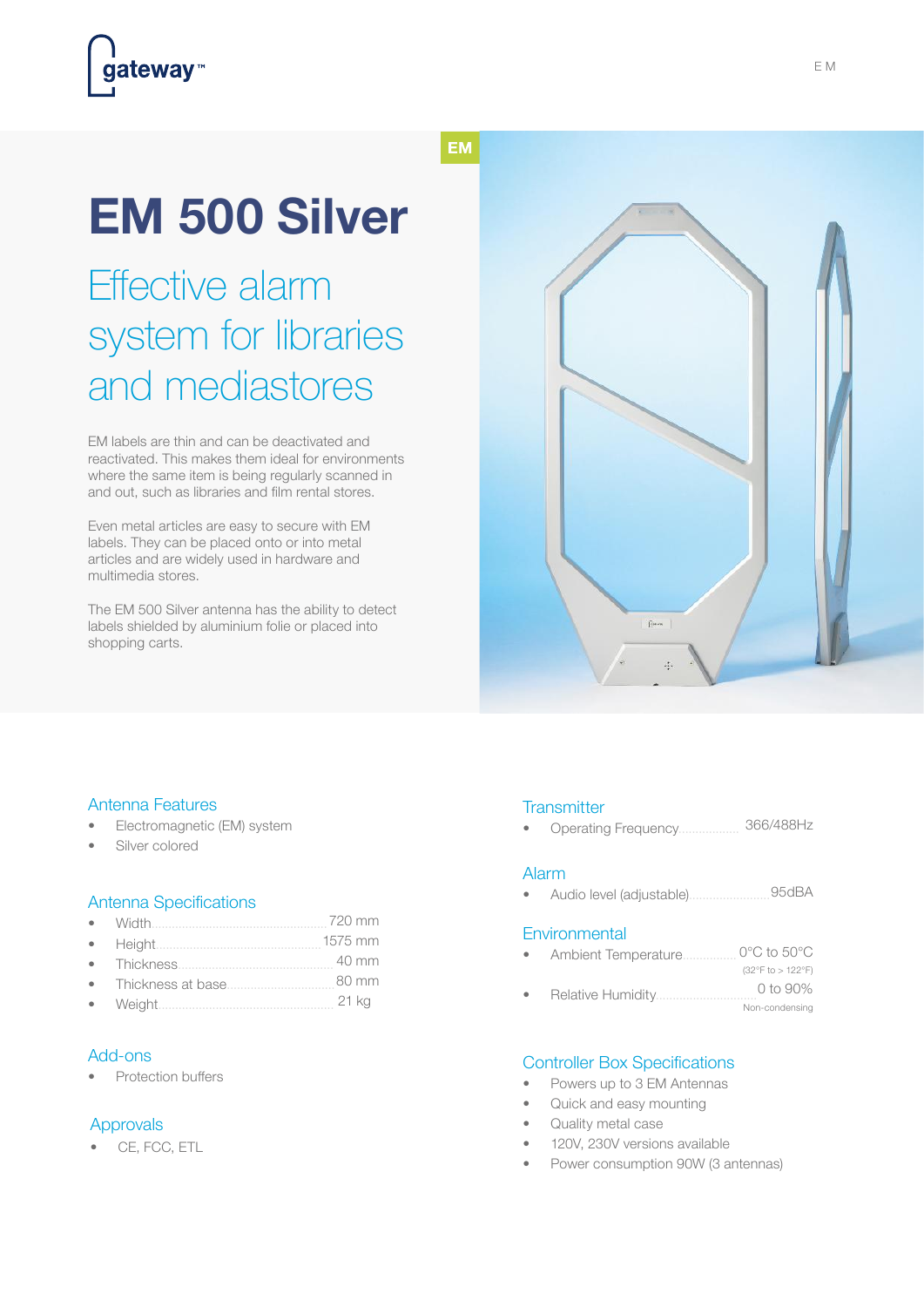

### Dimensions

Antenna

All dimensions in mm.





AUTHORIZED DEALER **Gunnebo Gateway AB** is a Swedish supplier of anti-theft systems for the retail sector worldwide. We are the only company to develop, manufacture and market solutions built on every existing form of Electronic Article Surveillance (EAS) technology.

Gunnebo Gateway AB Member of the Gunnebo Security Group

Skogvaktaregatan 3 SE-591 62 Motala Sweden +46 141 21 50 70